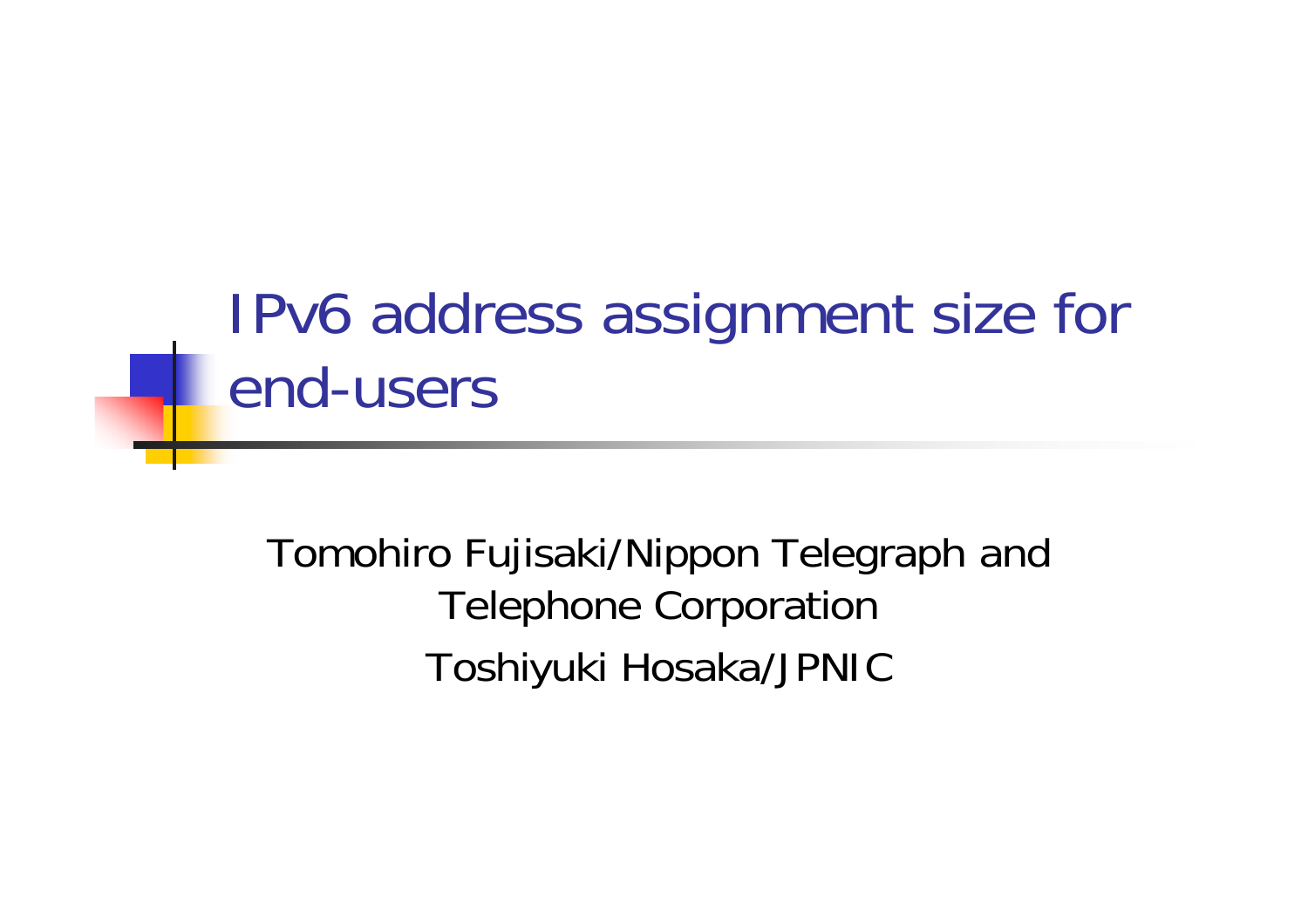## Introduction

- **Service Service** ■ In JP region, IPv6 service for residential users has been offered.
	- **Some are commercial, the others are trial**
- **This presentation introduces the current** practice of JP ISPs for IPv6 address assignment size for end users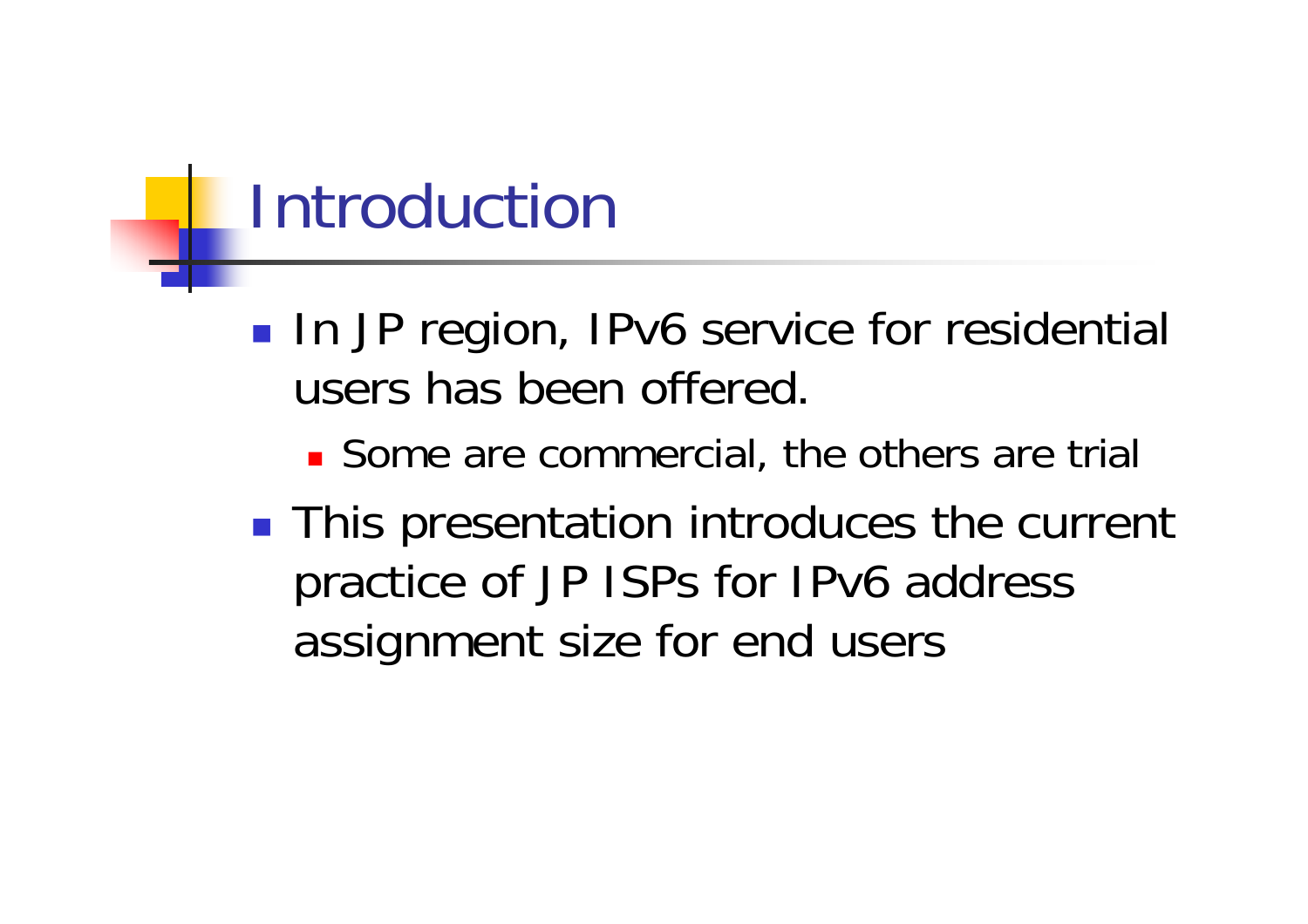# Background

- П ■ In RFC 3177 "IAB/IESG Recommendations on IPv6 Address Allocations to Sites", assignment address size for end users should be:
	- **148 in the general case, except for very large subscribers.**
	- **100.** 764 when it is known that one and only one subnet is needed by design.
	- L. /128 when it is absolutely known that one and only one device is connecting.
- **There are some discussions at last APOPM about the** assignment size for end-users
	- **It should be dynamic or static?**
	- It should be /48 or not?



Introduce the address size assigned for IPv6 service in Japan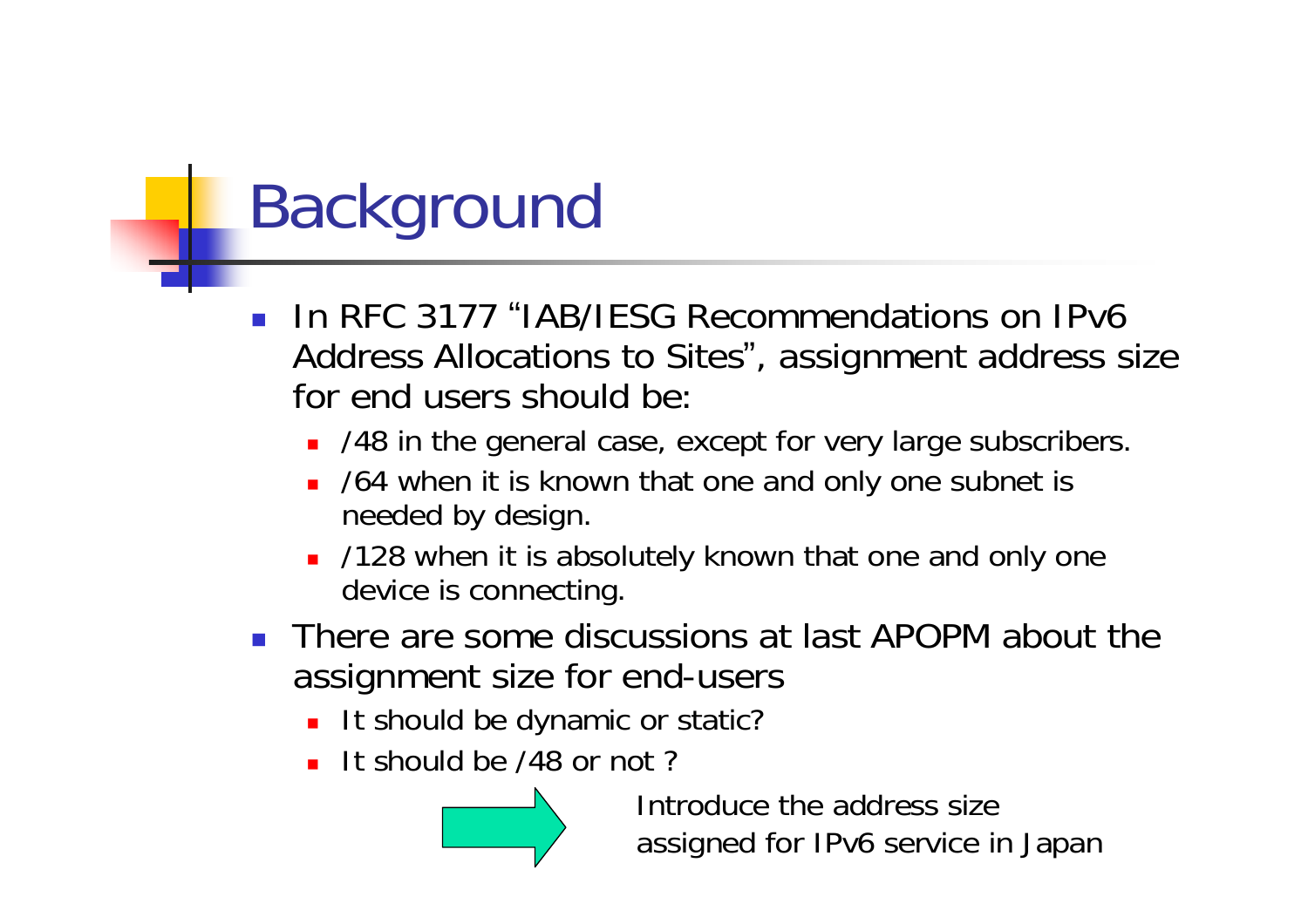### IPv6 Service Trend in Japan

#### **Service Service** ■ Almost all Major ISPs offer IPv6 Service

- **Access lines: Leased line, DSL, Fiber, etc.**
- **Targets: Enterprise, SOHO, residential** users
- Services: Commercial/Experimental
- A trend of assignment address size
	- /48 for enterprise service
	- /64 for residential service (e.g. DSL)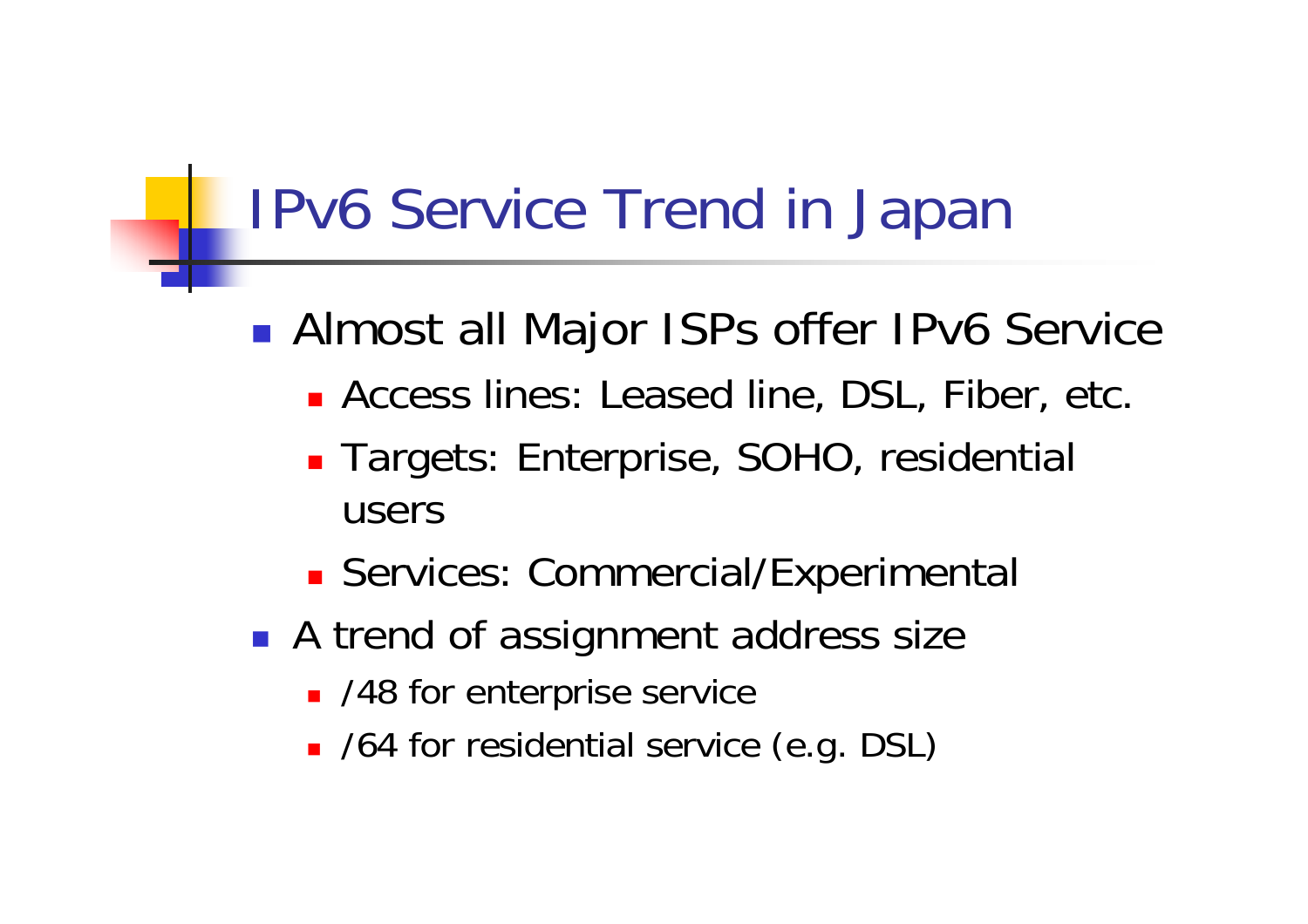### IPv6 Service in Japan

### Sampled at 20 Aug 2004

| <b>LIR</b> | Service                       | Experimental/<br>Commercial | <b>Access line</b> | Target                    | Address assignment<br>mechanism | <b>Prefix</b><br>size |
|------------|-------------------------------|-----------------------------|--------------------|---------------------------|---------------------------------|-----------------------|
| 1          | IPv6/IPv4 Dual Stack Service  | Commercial                  | leased line        | Enterprise                | Manual                          | /48                   |
|            | <b>IPv6 Native Service</b>    | Commercial                  | leased line        | Enterprise                | Manual                          | /48                   |
|            | <b>IPv6 Tunneling Service</b> | Experimental                | tunnel             | Enterprise/SOHO/Residence | Manual                          | /48                   |
| 2          | <b>IPv6 Tunneling Service</b> | Commercial                  | tunnel             | Enterprise/SOHO/Residence | Manual                          | /48                   |
|            | <b>ADSL Service IPv6 Dual</b> | Commercial                  | <b>ADSL</b>        | Enterprise/SOHO/Residence | DHCP-PD                         | /48                   |
| 3          | <b>IPv6 Service</b>           | Commercial                  | ADSL/Fiber         | Enterprise/SOHO/Residence | Router Advertisement            | /64                   |
| 4          | <b>IPv6 Service</b>           | Commercial                  | <b>ADSL</b>        | Enterprise/SOHO/Residence | DHCP-PD                         | /64                   |
| 5          | <b>IPv6 Monitor</b>           | Experimental                | <b>ADSL</b>        |                           | DHCP-PD                         | /64                   |
| 6          | <b>IPv6 Native Service</b>    | Commercial                  | leased line        | Enterprise                | Manual                          | $/40$ or<br>/48       |
|            | <b>IPv6 Tunnel Service</b>    | Commercial                  | tunnel             | Enterprise/SOHO/Residence | Manual                          | /48                   |
| 7          | <b>IPv6 ADSL Experiment</b>   | Experimental                | <b>ADSL</b>        | SOHO/Residence            | DHCP-PD                         | /64                   |
| 8          | <b>IPv6 Trial Service</b>     | Experimental                | <b>ADSL</b>        | SOHO/Residence            | DHCP-PD                         | /48                   |
| 9          | <b>IPv6Trial</b>              | Experimental                | <b>CATV</b>        | Residence                 | Router Advertisement            | /64                   |
| 10         | <b>IPv6 Tunnel Service</b>    | Experimental                | tunnel             | Residence                 | <b>DTCP</b>                     | /48                   |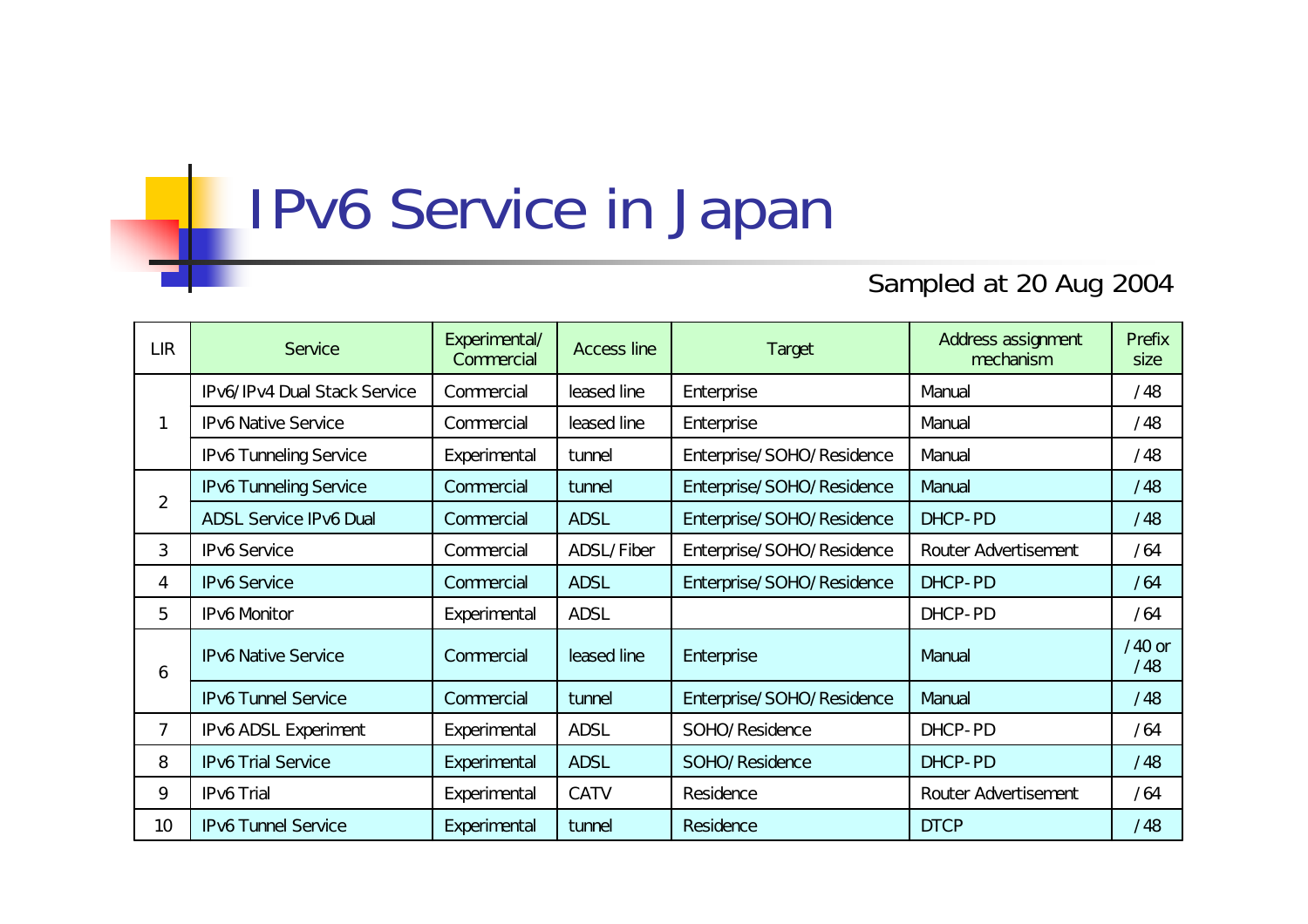### Service and assignment size

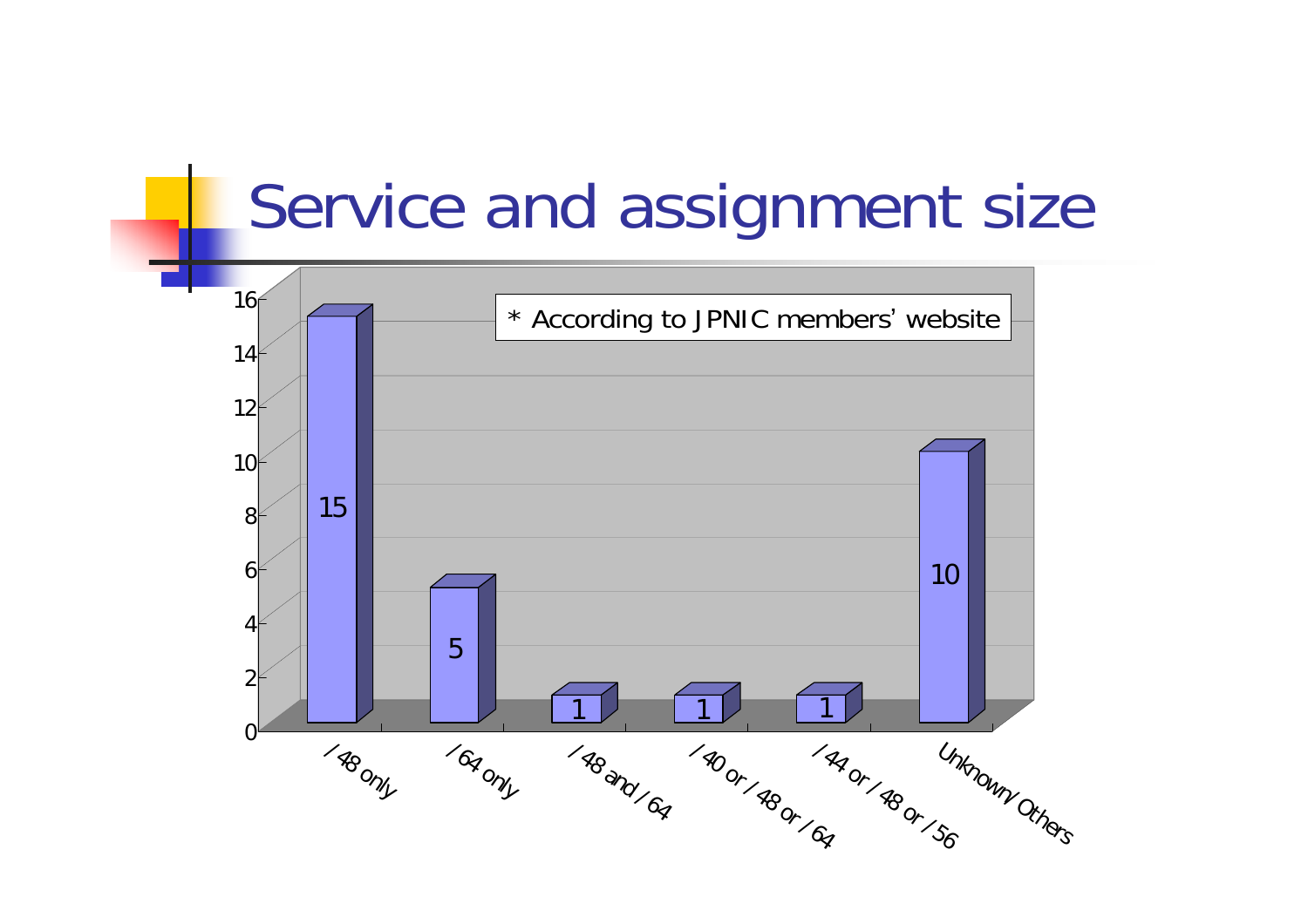## ISP's voice - interview results -

- The reason offering /64 to end-users (non technical)
	- **Nant to differentiate enterprise service (/48) from** residential service (/64) (with price)
	- /48 is too large for SOHO or residential users
		- currently no objection to the size from end-users
		- Few residentail end-users have multiple segments at home
	- /32 is too small to use /48 address prefix
		- **If /48 is assigned to consumer, ISPs need larger address** space
	- **Nhois DB registration issue** 
		- Privacy issue(Important especially for residential users)
		- More Workload for ISPs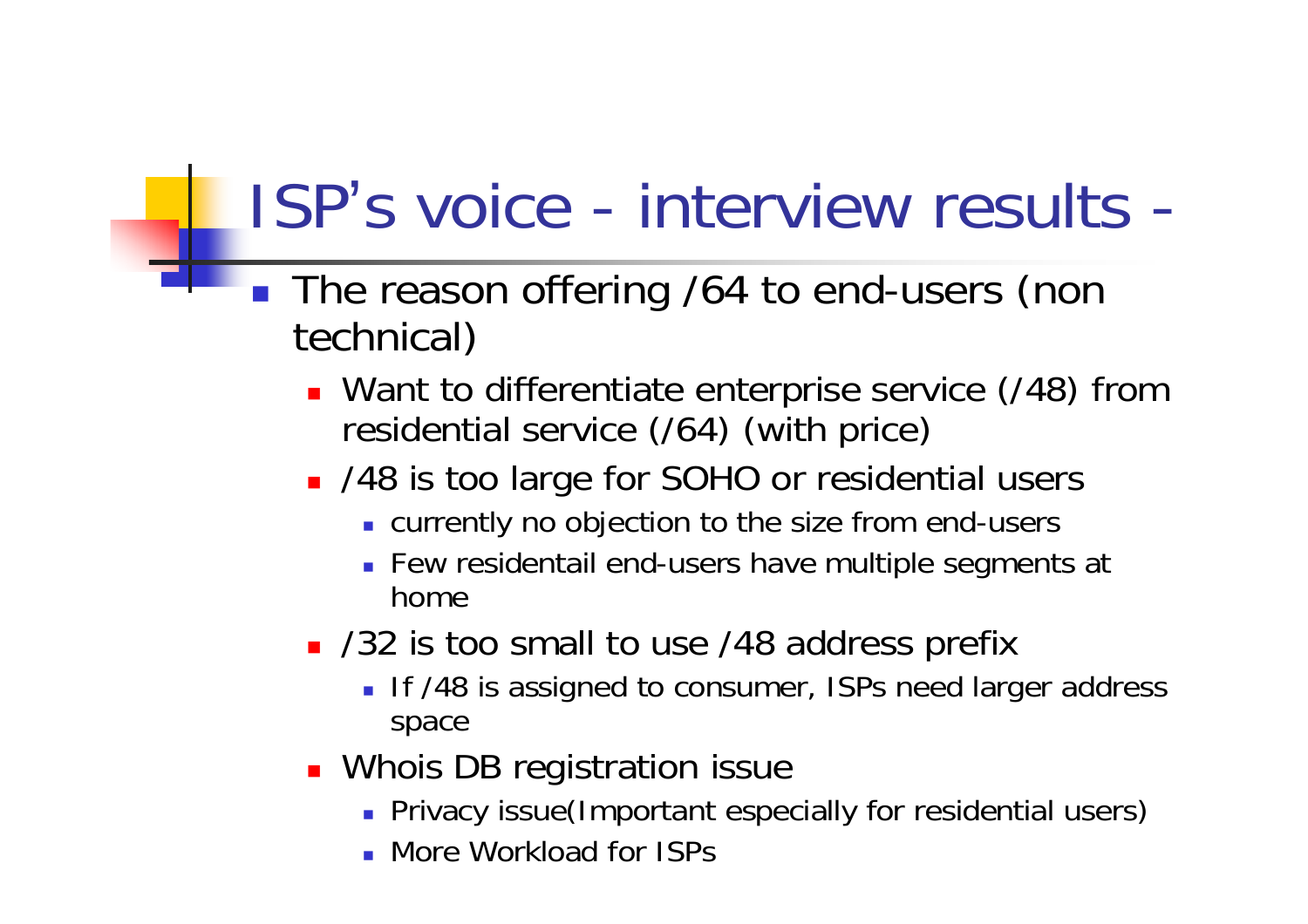# ISP 's voice (cont)

- **Technical reason for /64 assignment** 
	- Want to specify the IPv6 prefix to provide IPv6 application service
		- To offer prefix-depend services
	- **There are only a few devices which implement** prefix delegation mechanism
	- Not only about assignment size, but to assign statically (permanently) or dynamically (changing over time) is important
		- **•** Privacy issue
		- **IPv4 based equipments (or network structure) assume** dynamic assignment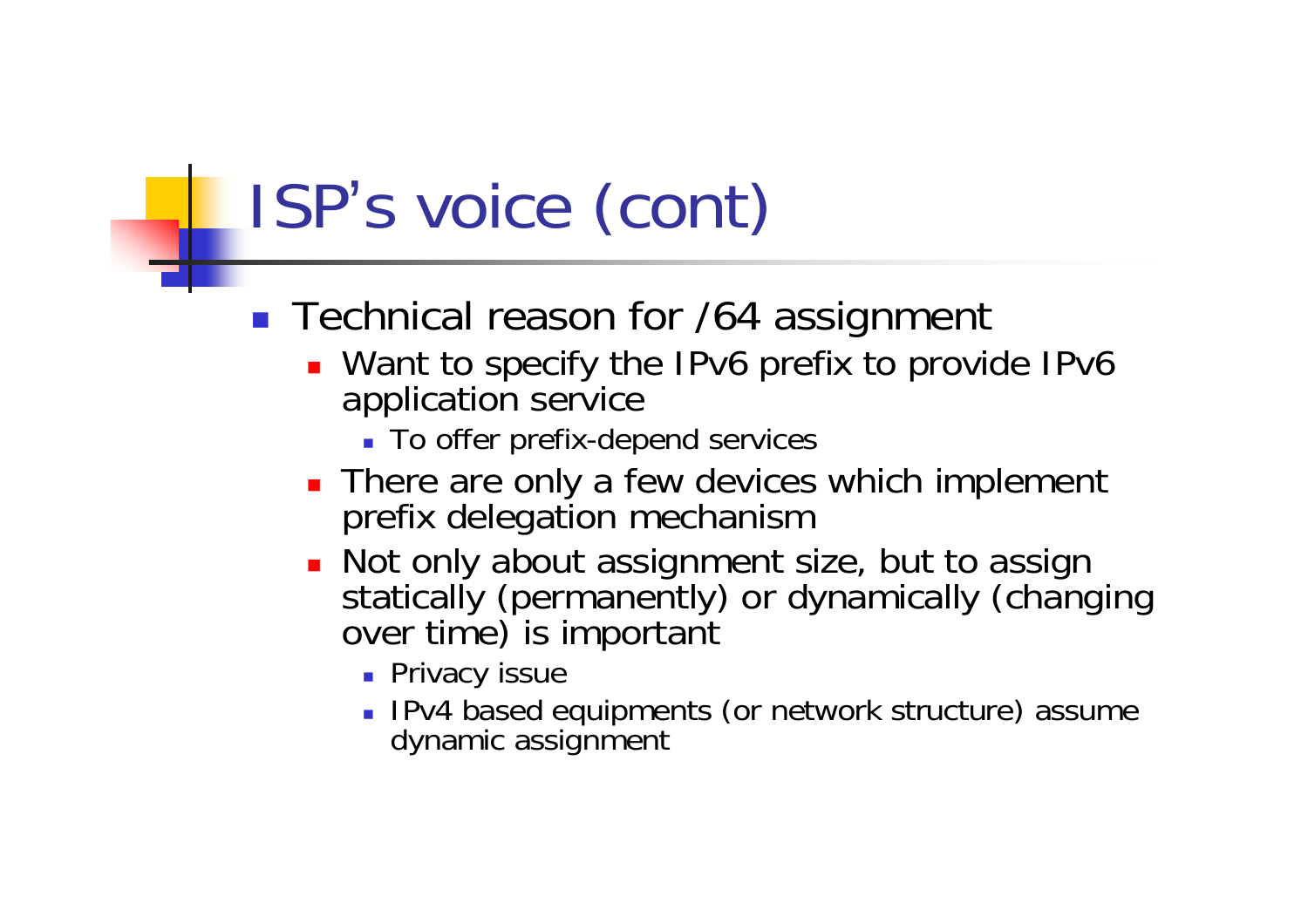## Japanese end-user 's voice

- **Interview results to an IPv6 user** community
	- $\blacksquare$  It should follow the current recommendation, RFC 3177.
	- To utilize IPv6 features, end-users should be able to use huge address space /48.
	- To promote IPv6, static address and multiple segment should be able to use without any additional fee.